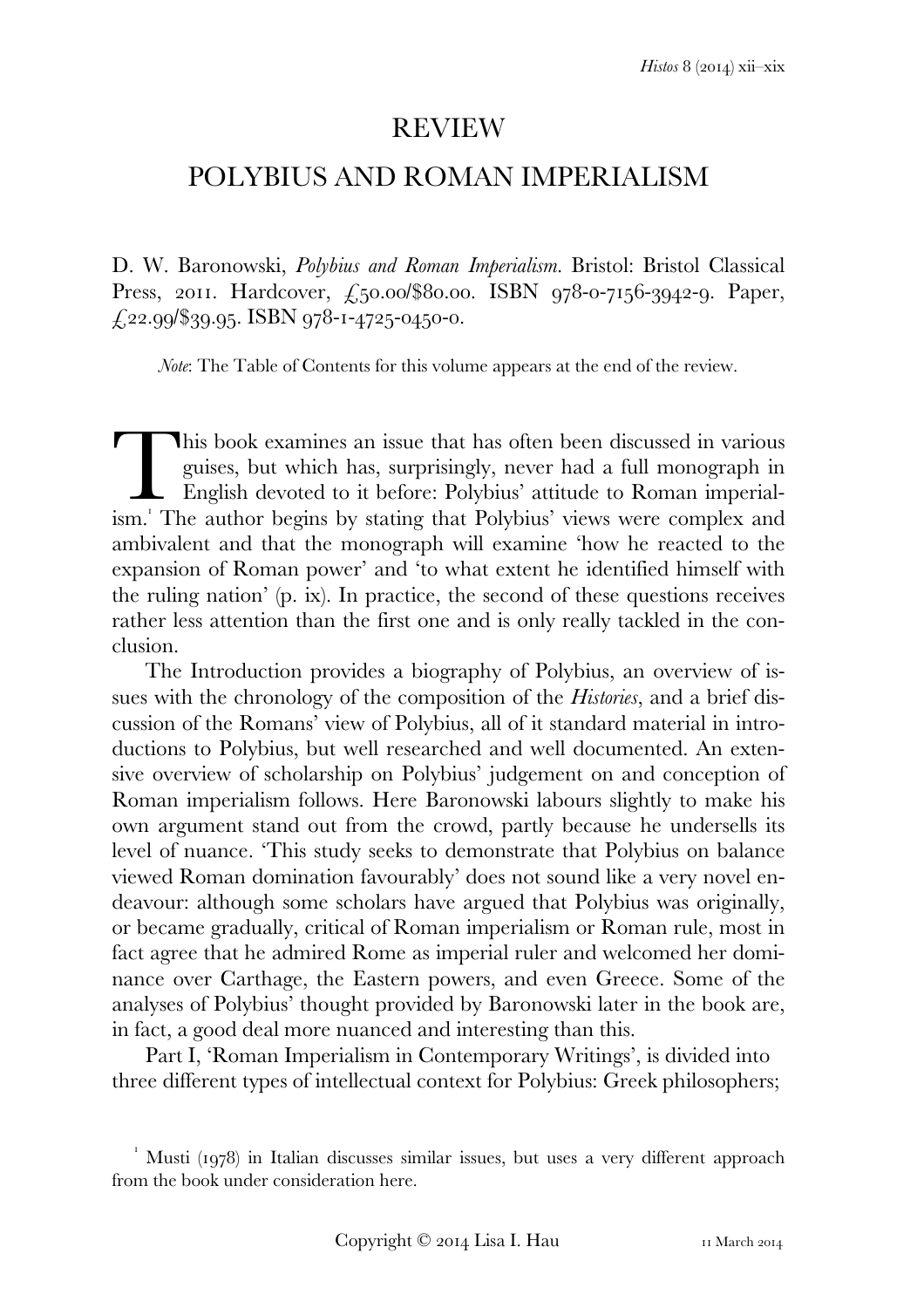poets and prophets; and historians (Greek and Roman). The middle chapter is by far the most innovative and the one containing the most new material.

Chapter I, 'Greek Philosophers', extrapolates from Cic. *Rep.* 3 to his assumed Greek sources. This is common practice, but still carries with it some risks of seeing what one wants to see which it would have been nice to see acknowledged. Baronowski concludes, uncontroversially, that Cicero's sources were mainly Carneades and Panaetius, who are then taken to have embraced imperialism in general, and probably Roman imperialism more specifically.

Chapter 2, 'Poets, Prophecies and Roman Imperialism', provides an overview of a long list of Hellenistic poems that celebrate Rome and a few that are critical of Rome. More interestingly, Baronowski then draws in a host of more obscure Hellenistic texts dealing with Roman imperialism, moving from the Sibylline Oracles over some Near Eastern texts (the Avestan *Bahman Yasht*, Babylonian Dynastic Prophecy, the Book of Daniel, Enoch, Aramaic prophecy) to the obscure Greek poets Polystratus and Antipater of Sidon. The conclusion is that all of these Hellenistic authors, despite their differing cultural backgrounds, view imperialism as 'normal'. Most condone the Roman version of imperialism, and even those who are critical of this are willing to accept imperialism when wielded by Eastern or Greek powers. Baronowski does not discuss how relevant this poetic and prophetic context is for Polybius, and one could argue that it can legitimately be ignored because the Achaean historian was most likely entirely ignorant of it. However, in the grander scheme of the study of the intellectual context of Polybius' attitude towards Roman imperialism, it is surely relevant that most intellectuals, both in Greece and the Near East, tended to think of imperialism as a normal human urge, and perhaps even a glorious one. This goes some way towards explaining how Polybius could admire Rome for conquering his native Greece (even if Baronowski does not say so explicitly).

 Chapter , 'Historians and Roman Imperialism', provides an overview of Greek and Roman historiography from Fabius Pictor via Cato the Elder, Philinus, Silenus, and Sosylus to Agatharchides of Cnidos and Posidonius. This is uncontroversial, but the conclusion serves to strengthen the sense that Polybius was a product of his time: apart from Agatharchides, who is shown to be opposed to imperialism regardless of which power engages in it, every single historian on review seems to have supported the imperialism of either Rome or Carthage (and most of them of Rome).

 The overall aim of the second and longer part of the monograph, 'Polybius' Attitude to Roman Domination', is to show that Polybius 'admired imperial rule in general', but that unlike the philosophers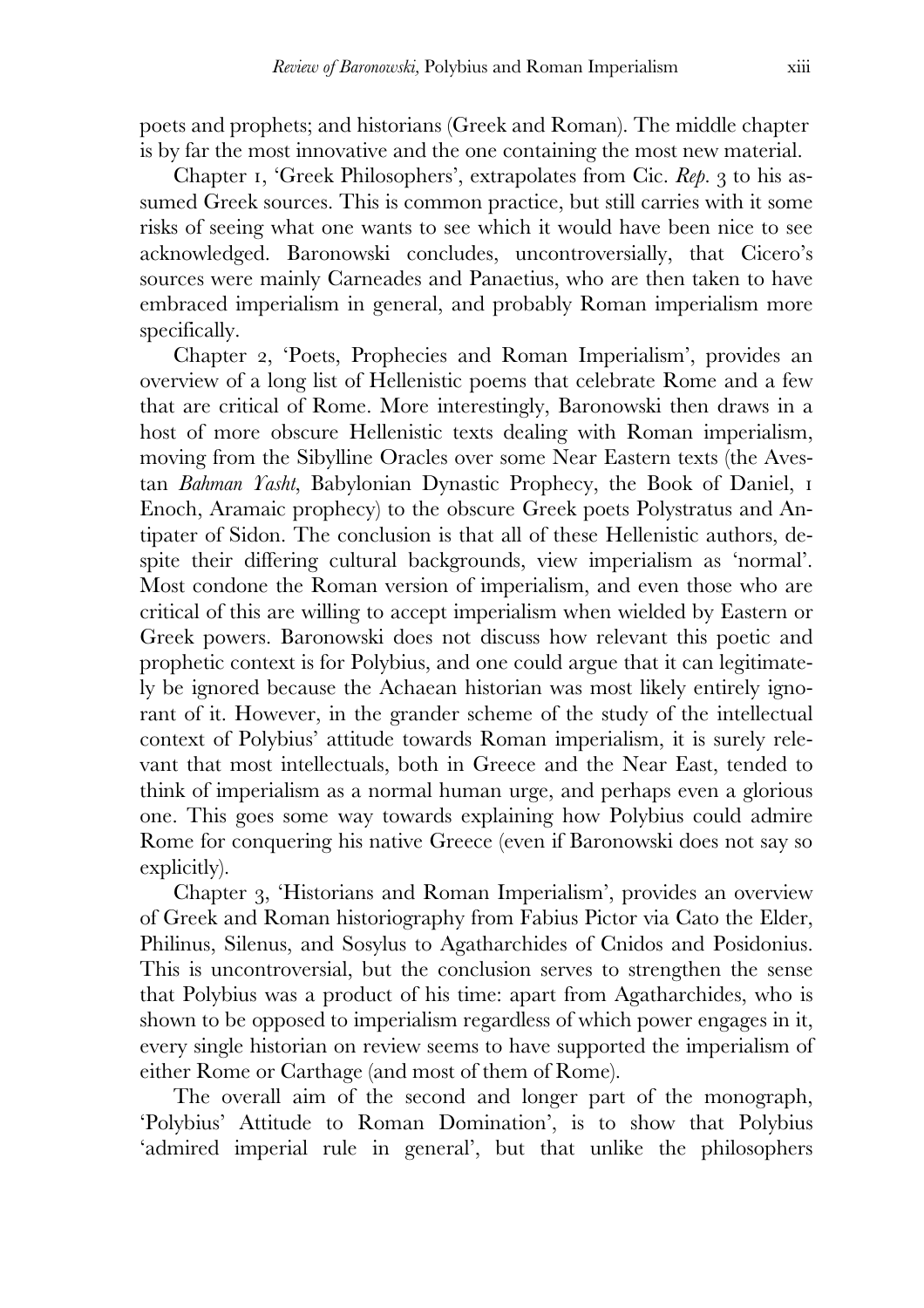(including Posidonius, the philosopher-historian) 'he did not attempt to justify this phenomenon, for he accepted it as intrinsically noble'  $(p. 6i)$ .

Chapter 4, 'Polybius on Legitimate Expansion', is the most problematic chapter of the monograph. Much of the discussion consists of summaries of Polybian passages with a few words of interpretation to tie them together and prove the author's point. The passages are always well chosen and previous scholarship usually well referenced, which makes the book a good starting point for anyone interested in this aspect of Polybius' thought; but the discussion often ignores the complexity or ambiguity of Polybius' thought and could go deeper.

 For instance, the claim that Polybius presents the Romans as siding with the treacherous Mamertines (Pol.  $1.7-11$ ) out of 'aggressive and acquisitive motives', partly in order to prevent Carthage gaining control of Sicily and partly for 'substantial private gain for individuals' (p. 68) ignores Polybius' detailed exploration of the Roman agonising over the decision, which they know is unjust (e.g., 1.10.3: Ρωμαΐοι δέ πολὺν μὲν χρόνον ήπόρησαν διὰ τὸ δοκείν εξόφθαλμον είναι την αλογίαν της βοηθείας, but the description of the Roman dilemma takes up all of  $I.I.O.I-II.A$ ), but which they perceive to be necessary, not in order to further their own imperialism, but in order to protect Italy from the Carthaginians (1.10.5: οὐ μὴν ἀγνοοῦντής γε τούτων οὐδέν, θεωροῦντες δὲ τοὺς Καρχηδονίους οὐ µόνον τὰ κατὰ τὴν Λιβύην, ἀλλὰ καὶ τῆς Ἰβηρίας ὑπήκοα πολλὰ µέρη πεποιηµένους, ἔτι δὲ τῶν νήσων ἁπασῶν ἐγκρατεῖς ὑπάρχοντας τῶν κατὰ τὸ Σαρδόνιον καὶ Τυρρηνικὸν πέλαγος, ἠγωνίων, εἰ Σικελίας ἔτι κυριεύσαιεν, µὴ λίαν βαρεῖς καὶ φοβεροὶ γείτονες αὐτοῖς ὑπάρχοιεν, κύκλῳ σφᾶς περιέχοντες καὶ πᾶσι τοῖς τῆς Ἰταλίας µέρεσιν  $\epsilon \pi \iota \kappa \epsilon \iota \mu \epsilon \nu o \iota$ ). Nowhere does Polybius say that the Romans had expansion in mind here. Moreover, he portrays the motives in Rome as different for Senators and People, with the Senate in the end ruling in favour of justice rather than security and deciding against aiding the Mamertines (I.II.I), but the war-weary People overruling this decision, persuaded by military commanders who talk of the common good and private profits ( $I.H.I.2$ :  $\pi \epsilon \rho \hat{i} \tau \sigma \hat{v}$ κοινῇ συµφέρειν τὸν πόλεµον καὶ κατ' ἰδίαν ἑκάστοις ὠφελείας προδήλους καὶ µεγάλας).

 The main conclusions of the chapter are, firstly, that 'Polybius considered imperialist expansion in principle to be a noble objective, and regarded as virtuous the men who achieved it' (p.  $65$ ), although he censures powers who use excessive force or rely on treachery in their imperial pursuit, or treat the defeated with excessive harshness; and, secondly and more controversially, that 'Polybius viewed the Roman empire as the intended result of an aggressive drive'  $(p. 67)$ . These points are argued successfully, mainly by means of accumulating passages. A discussion of when Polybius places the starting-point of Roman expansionist policy (pp.  $71-2$ ) suffers from the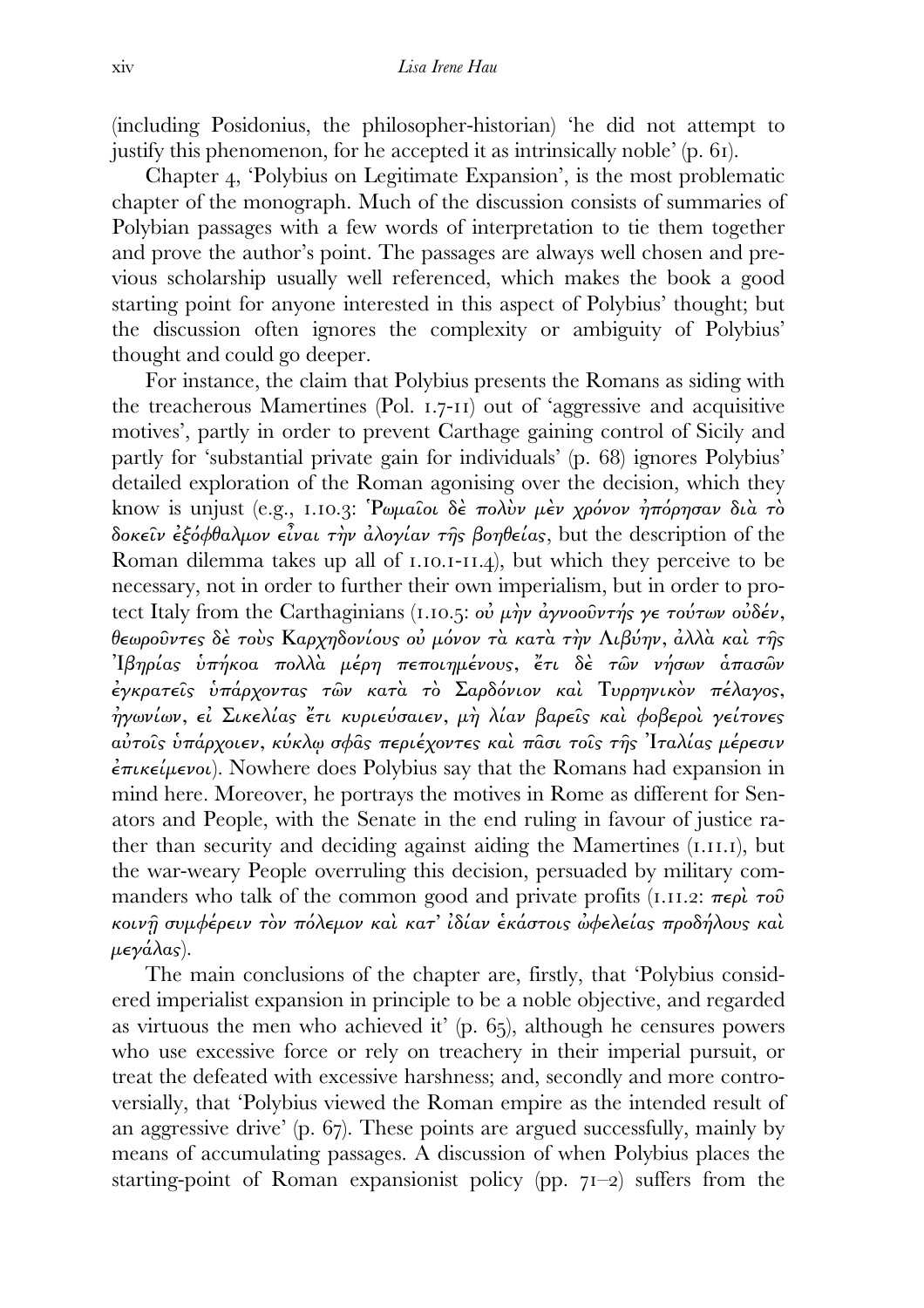common scholarly problem of wanting to pin down something that may well not have been thought out properly by the ancient author. Polybius was writing his *Histories* with hindsight, and it must have been almost impossible for him not to imbue his account of the origins of the Roman empire with some sense of what the outcome was, even if, should anyone have asked him directly, he may well have placed the consciousness of that goal in the Roman mind rather later. Pp.  $73-7$  offer an excellent and nuanced discussion of Polybius' concept of pretexts and causes of imperialist wars.

 Ten pages are taken up with a discussion of 'International Relations, Morality and Self-interest' (pp. 77–86). Here Baronowski argues that Polybius can be critical of Roman self-serving decision-making, but never condemns it. Rather, he criticises the peoples on the receiving end for provoking the displeasure of Rome or giving the Romans the opportunity to intervene and strengthen their own interests. In this argument Baronowski comes close to the arguments of both Walbank and Ferrary (as he acknowledges). The passages for discussion are well-chosen, but the discussion largely ignores the complexity of Polybius' views. What it especially misses is the astounding degree to which Polybius always manages to argue against behaviour which he finds morally reprehensible on the basis that it is inexpedient. This is especially clear in the case of the actions of Sulpicius Galba against Eumenes (Pol.  $31.1.2-8$ ; Baronowski, p. 80). It would also have been interesting to see a discussion of Polybius' motivation for focusing his criticism in the years  $168-145$  BC on the Greeks who either misled the Romans or who brought Roman anger onto their peoples rather than on Roman decision-making: could this not have something to do with Polybius sharing his work as he produced it with his Roman friends and ultimately expecting a partly Roman readership? The idea of prudent self-censure has been aired by Momigliano<sup>2</sup> and others, but could do with more exploration.

Chapter , 'Polybius on the Acquisition, Expansion and Preservation of Imperial Rule', begins with a summary of passages which show Polybius' doctrine that power should be acquired and wielded with beneficence and humanity, which in turn will produce willingly obedient subjects (pp.  $87$ –90). The passages are well-chosen, but discussion does not go very far; a more indepth discussion can be found in Hau  $(2006)$ . The analysis only really comes into its own in the discussion of Rome's treatment of Carthage after the end of the Third Punic War (pp.  $97$ –106), where Baronowski shows depth and nuance. A discussion follows of a passage from Diodorus Siculus (Diod. 32.2) and  $\phi$ , which is commonly thought to derive from Polybius and states a much harsher doctrine of empire acquisition, expansion, and preservation than what is otherwise seen in the surviving Polybius text. The discussion is

 $^2$  Momigliano (1974).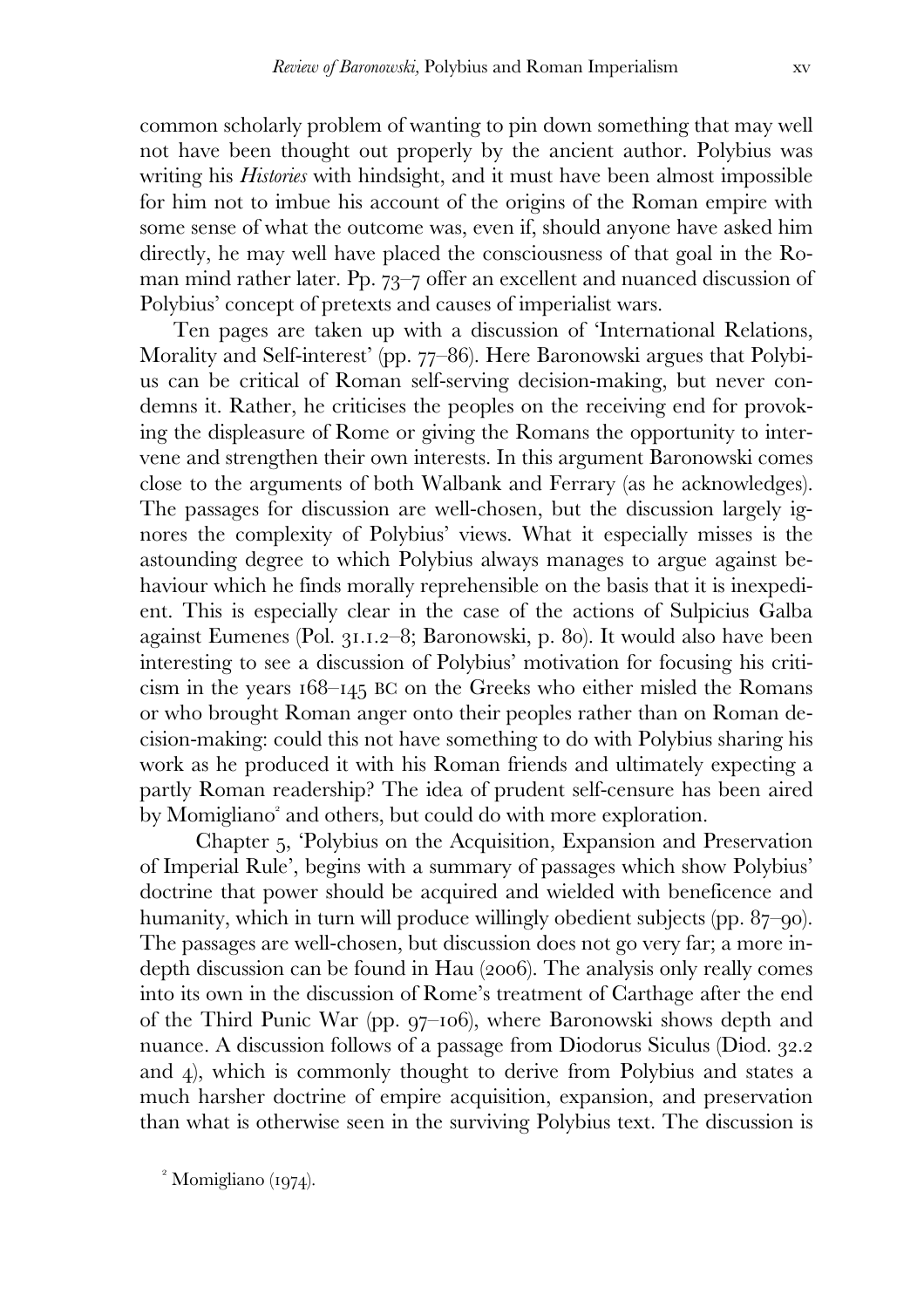detailed and reaches the sensible and interesting conclusion that the passage is based on a speech now lost from Polybius' *Histories*, but, at the risk of sounding immodest, it is problematic that there is no engagement with, or even mention of, Hau (2006), which devotes more than thirty pages to a detailed investigation of the same problem. The overall conclusion of the chapter is that 'although the historian expressed some reservations and criticism at different points in the *Histories*, Polybius believed that the Romans generally treated other nations with moderation and beneficence at all stages of their imperial evolution'  $(p. 113)$ .

Chapter 6, 'Polybius on the Enemies of Rome', is divided into a discussion of Books  $36-39$  and Books  $1-29$ . The analysis of  $36-39$  begins with an excellent analysis of the difference between 'disaster' ( $\frac{\partial \tau v}{\partial x}$   $\frac{\partial \tau v}{\partial y}$  $\frac{\partial \tau v}{\partial y}$ brought on by one's own folly) and 'downfall' ( $\sigma \omega \mu \pi \tau \omega \mu a$ , suffered undeserved) (pp.  $115-17$ ). This is followed by a summary of passages showing that Polybius condemned the leaders of Macedonia, Greece, and Carthage for initiating wars with Rome which they should have known would lead ultimately to their destruction. The section on  $I-29$  argues rightly that as Roman domination is not yet complete in these books, more options are available to states at this stage than later. Therefore Polybius praises some leaders who go to war against Rome and blames others. Some are even blamed for not pursuing their war against Rome effectively. This Polybian tendency to value a clear understanding of one's situation (e.g. of the feasibility of opposing Rome) and efficiency in pursuing one's purpose has been well analysed by Eckstein,<sup>3</sup> who could have received more credit in this chapter.

Chapter 7, 'Polybius in the Service of Rome', provides a summary of what Polybius did for Rome during the Third Punic War, the Achaean War, and the Numantian War. Baronowski proceeds to suggest that Polybius supported the new constitutions instituted in Greece by Rome after the Achaean War not purely out of loyalty to Rome, but partly because they tallied with his political convictions. As evidence, he offers a discussion of a range of Polybian passages on constitutions (pp.  $137-42$ ) with particular focus on his repeated criticisms of radical democracy and his leaning towards moderate democracy. (An Appendix on Pausanias as source for the constitutions introduced by the Romans is attached, pp.  $142-8$ .

Chapter 8, 'Polybius, Rome, Barbarism and Fate', is a very short chapter (pp.  $149-52$ ). The issues discussed are complex: did Polybius consider the Romans barbarians? Did he attribute their achievement of world domination to Fate? Such questions deserve more discussion; but as such discussion would take up much space and perhaps overshadow other parts of the book,

 $3$  Eckstein (1995), especially Chapter  $7$  and Conclusion.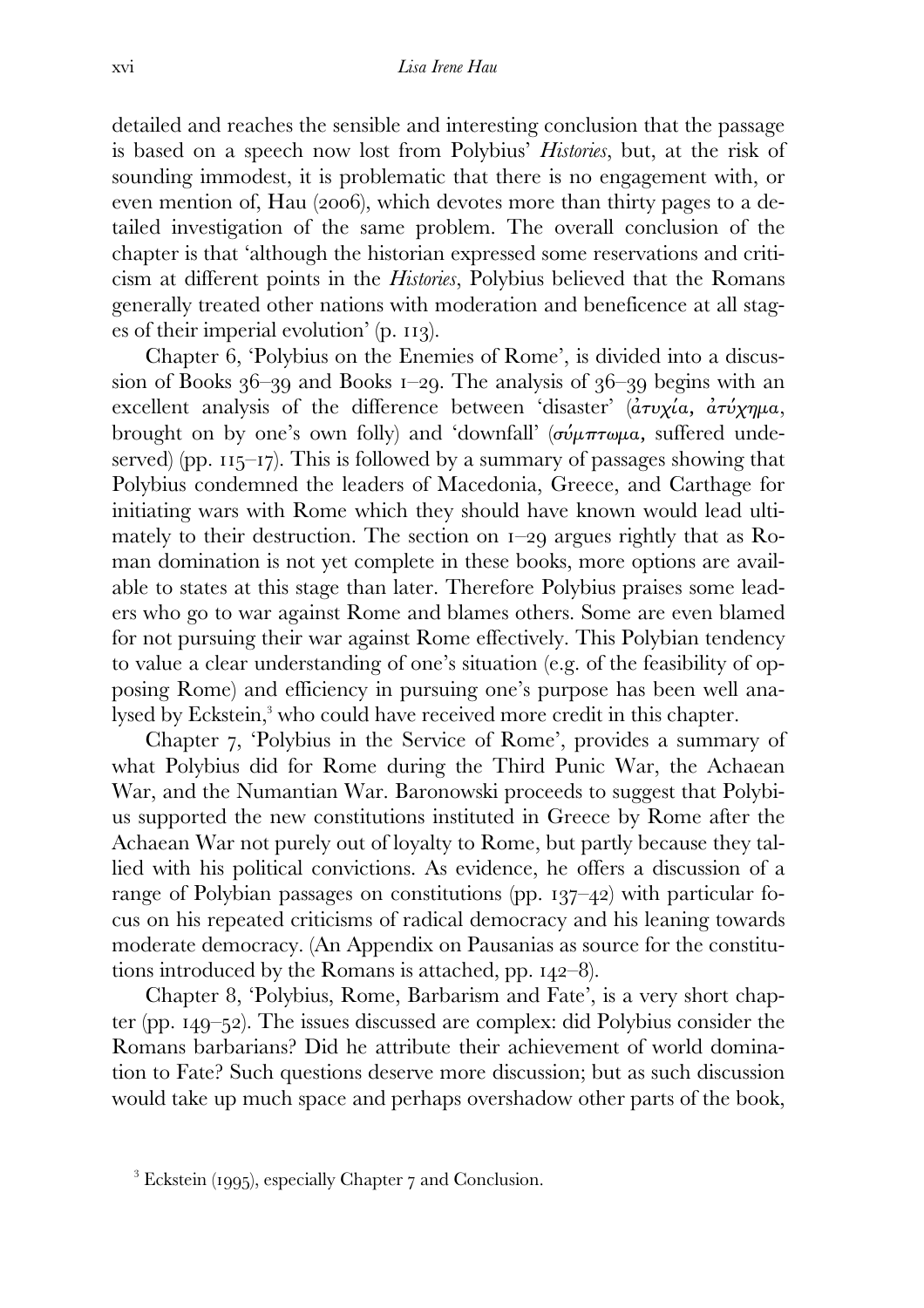and as they have been treated in depth by others,<sup>4</sup> it is understandable that Baronowski has decided to keep the discussion to a minimum. However, a more detailed overview of scholarship would have been useful, as would a clearer indication of the author's own views on the issues and their implications for his overall conclusions. As it is, most of the chapter (pp.  $149-51$ ) is taken up by a discussion of the historicity of Polybius' speeches occasioned by the observation that the Romans are only explicitly labelled 'barbarians' in speeches in the *Histories*.

Chapter , 'Polybius on the Future of the Roman Empire', discusses the question of whether or not Polybius thought of the Roman empire as eternal. This is, in my opinion, the best chapter in the book. The question is an interesting one, and the discussion is well observed and nuanced throughout. Baronowski argues sensibly that 'Polybius believed that the power of Rome was founded on her constitution. Conversely, he maintained that the Roman empire would eventually fall when this very constitution broke down as a result of corruption'  $(p. 154)$ . The cycle of constitutions had only been put on pause by the mixed constitution; even this would eventually decay because of the greed and ambition of the elite. According to Polybius this downward slope has already begun, but the downfall is being slowed down by the mixed constitution and by the fact that the Romans are not abusing their good fortune by mistreating their subjects. The chapter concludes with a discussion of what judgement Polybius expected would be passed by future generations on Rome (p. 162). Baronowski argues convincingly that Polybius expected the usefulness of his work to consist in that it should help them make decisions about how to act towards Rome and how to judge Roman behaviour towards their subjects. Polybius implies that the judgement will be mixed—positive when the Romans behave with temperance and show themselves worthy of their empire, negative when they abuse their power.

The 'Conclusions' is another high point of the book. It begins with a good, concise summary of the conclusions reached by each chapter. Then follows a nuanced and interesting discussion of Polybius' '*distance interieure*' from Rome. Baronowski argues that 'while Polybius on the one hand admired Roman dominion, he simultaneously advised weaker states to limit the increase of Roman power' (p. 169). The analysis includes a discussion of Polybius' actions as Achaean statesman before his deportation, and it is well observed that his reasons for committing Achaean troops to aid Rome in the Third Macedonian War are entirely negative (fear of what might happen if he does not) as opposed to the enthusiasm he shows for helping the Ptolemies against Antiochus IV (p. 171). Baronowski concludes that 'The histori-

 $4$  This issue has been amply discussed by Champion (2004). For an overview of scholarship on Fate in Polybius see Hau (2011).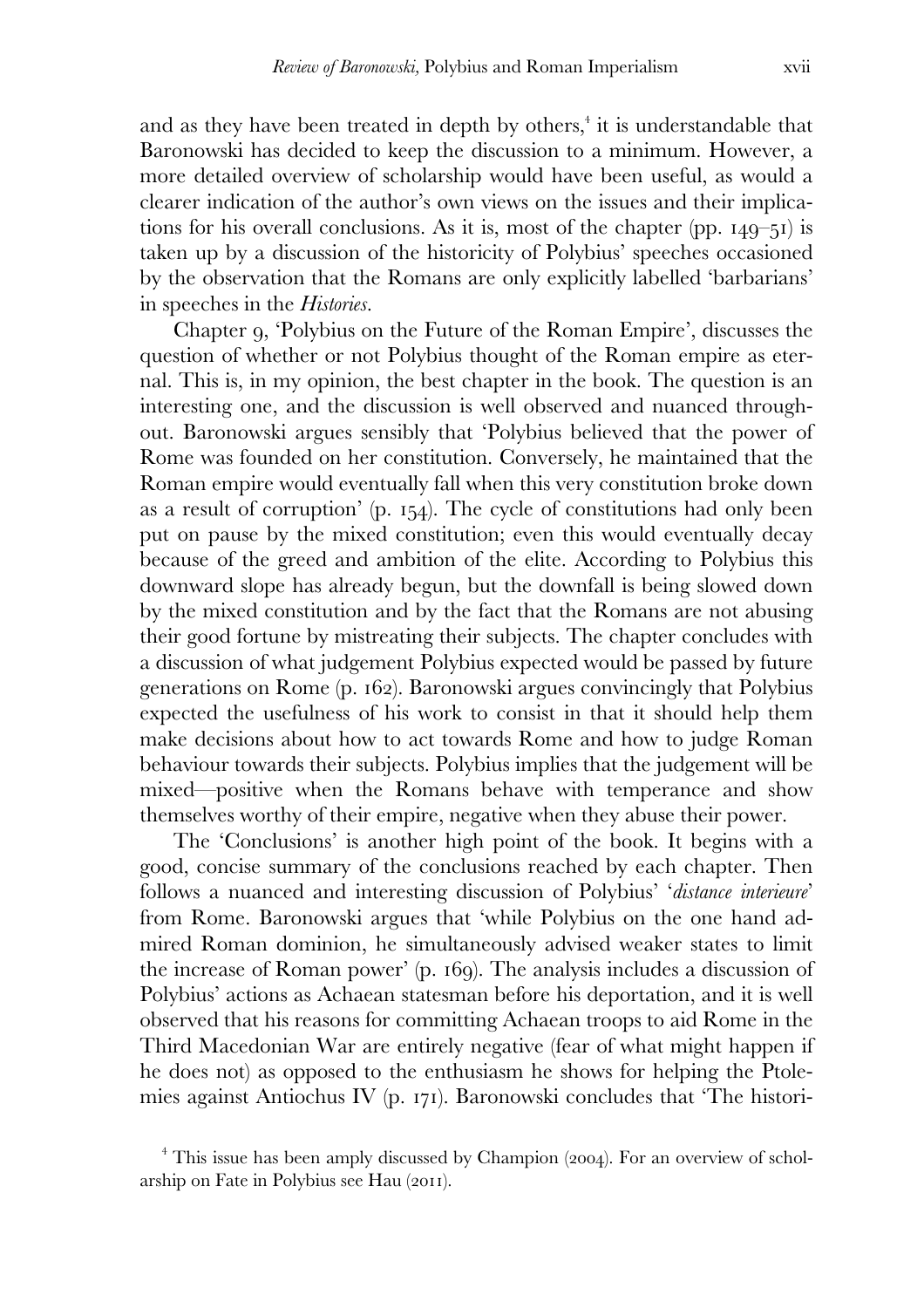an's deepest loyalty was to his own country'  $(p, 172)$ . The monograph ends with a defence of Polybius against the accusation—levelled against him by de Sanctis and others—of treachery, intellectual and practical, against his own country. Baronowski makes this point well, and one comes away from the book persuaded that Polybius did indeed admire Roman imperialism (and imperial ambition and power generally) at the same time as preserving his loyalty to Achaea and his intellectual and moral integrity.

 Overall, this is a well-researched and thorough examination of Polybius' attitude towards Rome. It will be useful for any student or scholar on Polybius and is bound to be widely read. In some chapters one could have wished for a more nuanced discussion rather than an accumulation of passages to prove an uncontroversial point; in these chapters the main value lies in the handy collection of relevant passages and the overview of previous scholarship. In other chapters more subtle analyses are offered, and these will provide food for thought for any scholar of Polybius. On the whole, the book is a valuable addition to Polybian scholarship.

LISA IRENE HAU *University of Glasgow* and *university of Glasgow* and *university of Glasgow* 

#### **Table of Contents**

Preface List of Abbreviations Introduction

Part I. The Attitude of Intellectuals to Imperial Domination in the Hellenistic Period

- . Greek Philosophers and Roman Imperialism
- . Poets, Prophecies and Roman Imperialism
- . Historians and Roman Imperialism

#### Part II. Polybius' Attitude to Roman Domination

- . Polybius on Legitimate Expansion
- . Polybius on the Acquisition, Expansion and Preservation of Imperial Rule
- . Polybius on the Enemies of Rome
- . Polybius in the Service of Rome
- . Polybius, Rome, Barbarism and Fate
- . Polybius on the Future of the Roman Empire

Conclusions **Notes** Bibliography Index of Passages Cited General Index